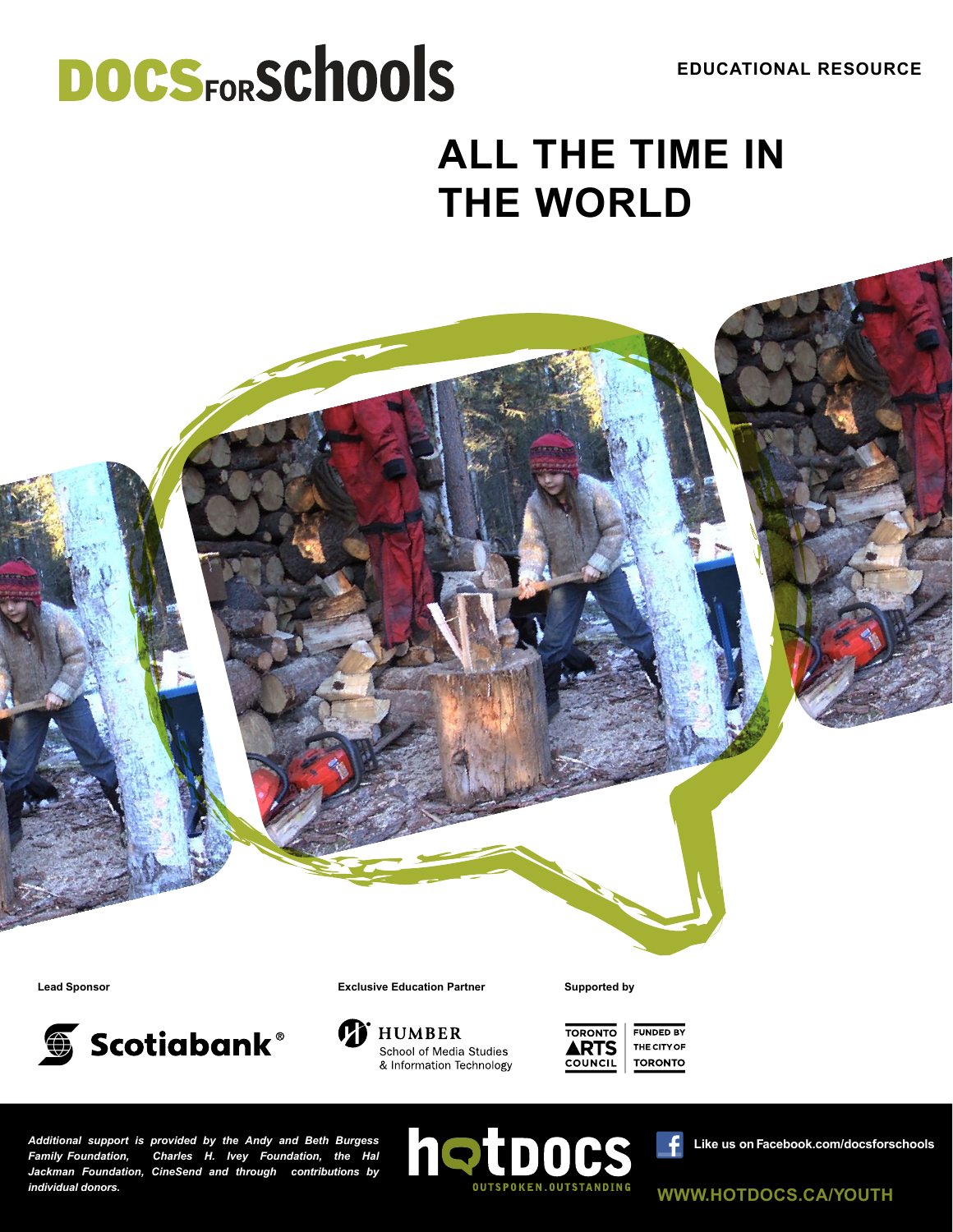## ALL THE TIME IN THE WORLD

Directed by Suzanne Crocker 2015 |CANADA| ENGLISH | 87 min

#### **TEACHER'S GUIDE**

This guide has been designed to help teachers and students enrich their experience of *ALL THE TIME IN THE WORLD* by providing support in the form of questions and activities. There are a range of questions that will help teachers frame discussions with their class, activities for before, during and after viewing the film, and some web-links that provide starting points for further research or discussion.

#### **The Film**

"Inside is our storage place, but outside is actually our home," says eight-year-old Kate, reflecting on her family's decision to leave the comforts of modern life for the remote Yukon wilderness. In an effort to reconnect with one another and tune out from a technology-laden world, Kate's mother (and *All the Time in the World* filmmaker) Suzanne Crocker and her husband left their jobs and set forth with three children, two cats and one dog to spend nine months living in a small cabin with no road access, no electricity or running water and not a single clock. By living their lives dictated by the passing of the seasons, their family comes together to rediscover themselves within the natural world. Set in the breathtaking wildness of Canada's Yukon Territory and filmed entirely off the grid without an external crew, *All the Time in the World* crafts an intimate and heartwarming portrait of a family in search of deeper connection.

Source:<https://hotdocs.ca>

#### **The Filmmakers**

Suzanne Crocker—Director, Producer, Cinematographer Crocker, a Yukon filmmaker, switched careers from rural family physician to filmmaker in 2009. Her first feature film *All the Time In The World* <https://allthetimeintheworld.ca> has won 22 awards from the around the world and been translated into 12 languages. Her second feature film *First We Eat* <https://firstweeat.ca> featuring the same family seven years later, made the long-list for Best Feature Documentary at the 2021 Academy Awards.

Educational package written and compiled by Dimitra Tsanos ([dimitra.tsanos@tdsb.on.ca\)](mailto:dimitra.tsanos%40tdsb.on.ca?subject=)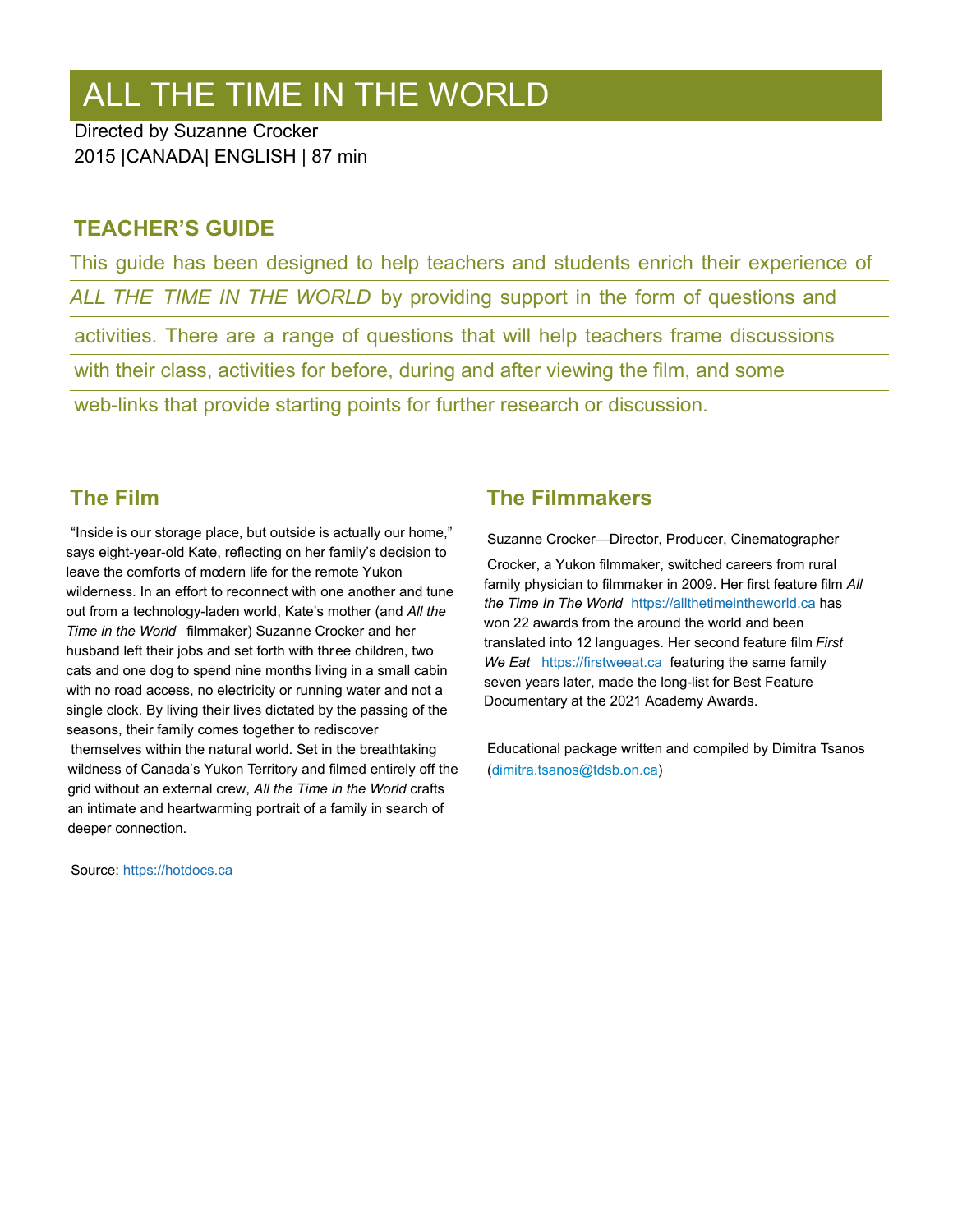#### **VIEWING THE FILM WITH STUDENTS**

The following three sub-sections are intended to provide you with a range of Pre-Viewing, Viewing and Post-Viewing activities. They are followed by a set of questions based upon the film's larger thematic domains, some follow-up questions and quotations, sample curricular outcomes, and a page of web-links for further investigation.

#### **Pre-Viewing Activities**

Show students the trailer for the film found on the film's official website [\(http://allthetimeintheworld.ca\). H](http://allthetimeintheworld.ca)ave students work in small groups to try and identify themes or ideas conveyed by the trailer. As a larger group, discuss with students how effective/affective the trailer is as a media piece.

After watching the trailer, have students complete a KWL chart. In the K column, write notes on what you already know about living in the bush, and/or the documentary. In the W column, ask questions that you would like answered. Complete the L column after you have watched the documentary.

Print several of the questions or quotations from the Extension Activities section of this guide on individual sheets of paper. Have students work in small groups or with partners to discuss if they agree with the ideas.

Set a purpose for viewing by having a discussion about one or more of the questions or quotations from the Extension Activities section of this guide. Have them share the statement and what they think or believe about it with the class.

Have students define and discuss the following terms (a) hibernation (b) cabin fever (c)sustainable living (d) off-the-grid (e) time (f) liberating (g) family

Have students choose one of the terms listed above. They can use a word organizer, by dividing a box in four. In each of the four boxes, have them write in one corner the following: Definition, Non-examples, Examples and Use in a sentence. Ask the class their opinion about the word and if they have faced any personal challenges about this term. Take it up as a class.

Have a class discussion about outdoor living. Ask students if they have ever camped or lived in the outdoors for a school or family trip. Ask students how they felt being in nature. Did they have access to technology or other comforts from home like a toilet or shower? Have them write an exit slip about how they felt about their time in nature without the amenities from home. Have a class discussion about family time. Ask students how many hours they spend with their family on a weekly basis. Ask the class how technology is taking away from quality family time. An article from Psychology Today from March 13, 2013 titled *"Is technology creating a family divide?* " can help with the discussion [\(https://www.psychologytoday.com](https://www.psychologytoday.com) – type the title of the article into the search function of the website.)

#### **Viewing Activities**

Have students complete the PBS viewing guide on documentaries [\(http://www.pbs.org/pov/docs/Copies%20of%](http://www.pbs.org/pov/docs/Copies%20of%20Viewing%20Guide.pdf) [20Viewing%20Guide.pdf\).](http://www.pbs.org/pov/docs/Copies%20of%20Viewing%20Guide.pdf) Students can revisit their completed documents as a Post-Viewing Activity.

Have students jot down five ideas for discussion, or questions, that the film raised in their minds.

Have students use a Venn diagram to compare their life with the life of Suzanne's family during the 9 months in the bush.

Have students list all the outdoor activities the family participated in during their nine months in the bush. Have them highlight the activities they have accomplished from the list.

Describe how each of the family members changed from the beginning of the film to the end of their time in the bush.

#### **Post-Viewing Activities**

Show the students their quotations from the Pre-Viewing Activity and see if their opinions were changed, altered or enhanced by the film.

Assign some of the questions and quotations from the Extension Activities section of this guide for homework to be taken up the next day in class. Check for completion.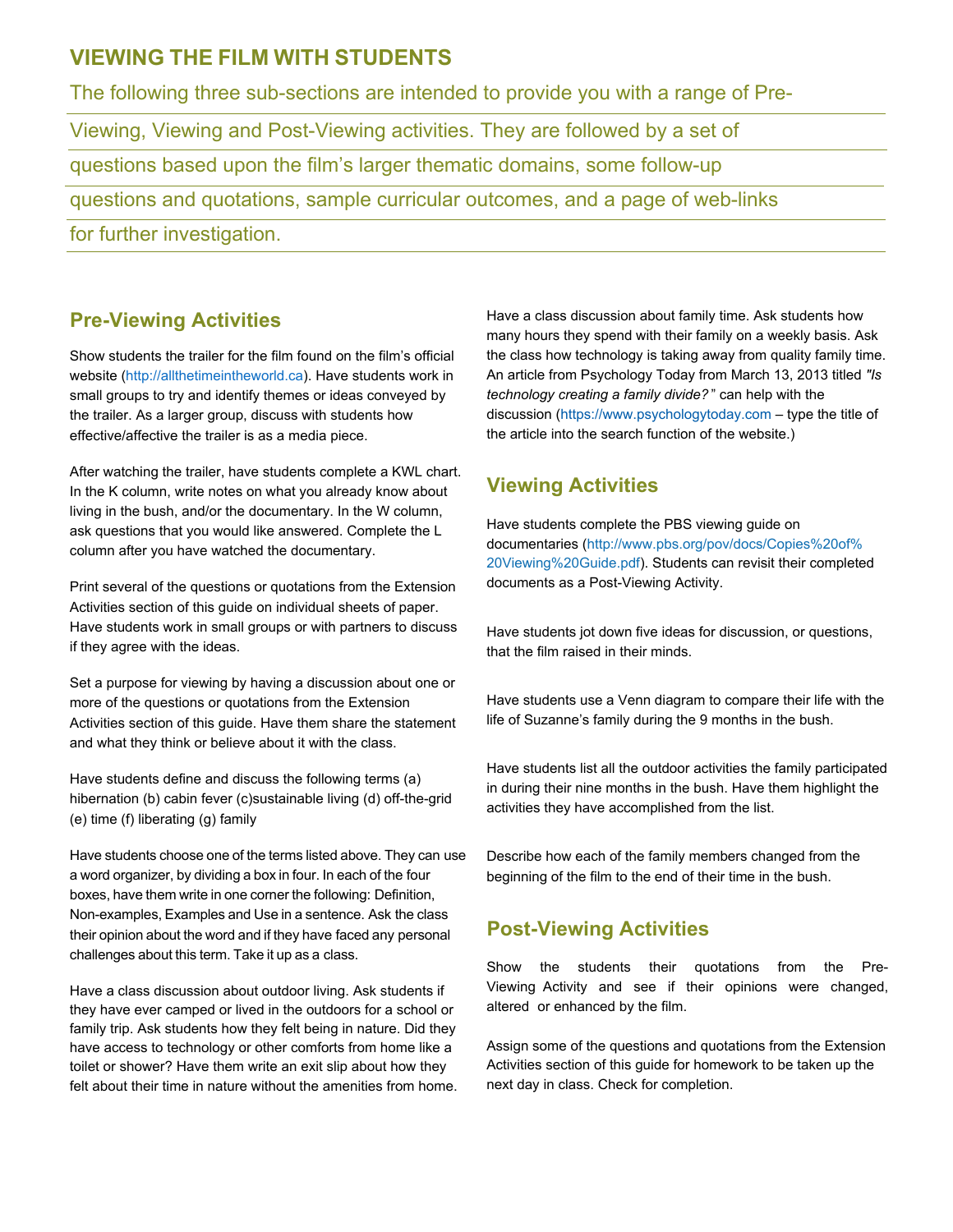Have students complete an exit note (a single small sheet of paper with one phrase or idea written on it) that demonstrates one thing they have: learned, felt or decided as a result of watching the film.

Discuss with students their initial reactions to the various scenes and situations addressed in the film.

Do a follow-up of the KWL chart pre-viewing activity. Students will work with an elbow partner to review the questions posed in column two of the KWL chart and complete column three.

Have students choose one of the events from the film and write a diary entry as if they were part of the event.

Have a class discussion about sustainable living. *"Sustainable living is a lifestyle that attempts to reduce an individual's or society's use of the Earth's natural resources and personal resources.* " [\(https://en.wikipedia.org/wiki/](https://en.wikipedia.org/wiki/Sustainable_living)

Sustainable living). Ask the class if they believe sustainable living is a lifestyle they could embrace. Ask the class what limits people to choose this lifestyle.

Discuss the importance of living more sustainability. Discuss the environmental consequences of a technology. Have students break off into groups, each focusing on one of the following topics - Human Health Impacts, Local Natural Environment Impacts, Social and Cultural Impacts, Global Impacts, and Resource Sustainability. Students can use large chart paper to brainstorm the consequences to their topic. Have students read their topic from a publication titled *"Anticipating the Environmental Effects of Technology A manual for decisionmakers, planners and other technology stakeholders* " created by the United Nations Environment Programme - [http://](http://www.gdrc.org/techtran/aeet.pdf) [www.gdrc.org/techtran/aeet.pdf](http://www.gdrc.org/techtran/aeet.pdf)

Have a class discussion about the impacts of technology on our health. Ask students if they feel they are addicted to their cellphone and use it more than they should? Ask the students if they think it is affecting their posture? Sleep? Social interactions with family and friends? A Huffington Post article from August 2, 2012 titled *"Heavy Technology Use Linked to Fatigue, Stress and Depression in Young Adults* " can help with the discussion[:https://www.huffpost.com/entry/technology](https://www.huffpost.com/entry/technology-depression_b_1723625)depression **b** 1723625

Have students 'unplug' for the day or the weekend. Have them eliminate their use of cellphones, computers and lights. Have students write a reflection about how they felt during the 'unplug' and if they participated in non-technology based activities they might not have done otherwise (i.e. talking, crafting, reading, playing games etc.). A link to 'Sam's Mazes' may assist with getting students started with making their own mazes[:https://allthetimeintheworld.ca/sams-mazes/.](https://allthetimeintheworld.ca/sams-mazes/) Have students organize a monthly school wide 'Unplug'.

Have students plan a nine month trip into the wilderness within Canada. Have them choose their location, mode of transportation, list of essentials and food. A list of the provisions Suzanne and family took with them can help you get started:<https://allthetimeintheworld.ca/life-in-the-bush/>

Have students complete a journal writing exercise through one of the family members from the film and describe their experience over a one year period. The assignment and rubric can be found on the CULMINATING ACTIVITY page.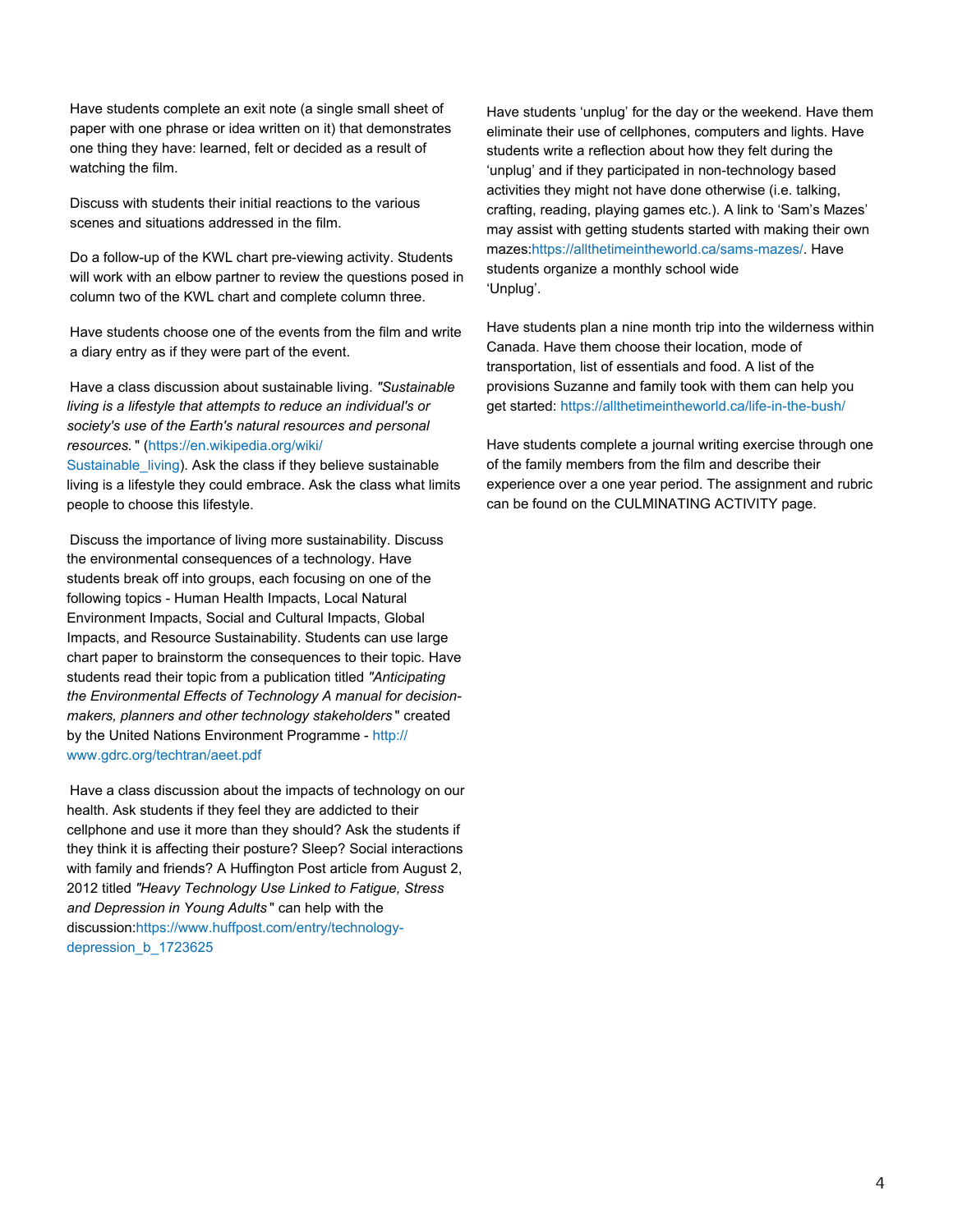#### **WEBSITESANDONLINERESOURCES**

#### **About the Film**

<http://allthetimeintheworld.ca>

*Facebook:* [https://www.facebook.com/All-The-Time-In-The-](https://www.facebook.com/All-The-Time-In-The-World-1493545497578455/)Wor[ld-1493545497578455/](https://www.facebook.com/All-The-Time-In-The-World-1493545497578455/)

*Twitter:* <https://twitter.com/allthetime92>

#### **Additional Resources**

Bertha DocHouse: In this post screening 26-minute Q & A, Director Suzanne Crocker and her family are hosted by DocHouse's Jenny Horwell. It was filmed in March 2017, 6 years after the film's release.<https://vimeo.com/210792932>

CBC News: An article from March 18, 2015 titled *"Suzanne Crocker Chronicles Life Off-Grid In Yukon* " discusses her experience making the documentary. <http://www.cbc.ca>– type *Suzanne Crocker* into the search function of the website. scroll down for article.

David Suzuki Foundation: an article from March 1, 201, titled *"Healthy kids need time in nature*" discusses the need for children to spend time outdoors to keep them healthy. [http://](http://www.davidsuzuki.org) [www.davidsuzuki.org](http://www.davidsuzuki.org) type the title of the article into the search function of the website.

Habyts: An blog titled *"100 Unplugged Activity Ideas for Young Kids and Tweens*" provides ideas for non-technology based activities families can do together at different times of the day. <https://habyts.com/101-unplugged-activities/>

Natural Parents Network: An article from September 20, 201*2 titled "Ways to Turn Off Electronics and Tune In to Your Family*" discusses one parent's attempt to balance work and family while trying to track and control technology use in their home. <http://naturalparentsnetwork.com>type the title of the article into the search function of the website.

News in Health: A monthly newsletter from the National Institutes of Health titled *"Tick Tock: Your Body Clock*" has students exploring the concept of time and their own internal abilities to keep time. [https://newsinhealth.nih.gov/201/0/tick](https://newsinhealth.nih.gov/201%F4%80%80%81/0%F4%80%80%81/tick-tock-your-body-clocks)[tock-your-body-clocks](https://newsinhealth.nih.gov/201%F4%80%80%81/0%F4%80%80%81/tick-tock-your-body-clocks)

Psychology Today: An article from April 1, 201 titled *"Simple Ways to Be More Present in Our Everyday Live*s" discusses the concept of mindfulness and how to live in the moment.<https://www.psychologytoday.com> type the title of the article into the search function of the website.

Talks at Google: Professor Sherry Turkle visited Google's office in Cambridge, MA to discuss her book, *"Reclaiming Conversation: The Power of Talk in a Digital Age*". Turkle's 1 hour talk from October 2015, includes an examination of the consequences of our addiction to technology. <https://www.youtube.com/watch?v=awFQtX7tPoI>

Ted Talks: In Sherry Turkle's 20-minute Ted Talk *"Connected, but alone?*" Turkle clarifies how technology is redefining human connection. She points out that our cellphones are keeping us away from interacting with society and have a more significant influence on our communication in person than online[. https://www.ted.com/talks/](https://www.ted.com/talks/sherry_turkle_connected_but_alone) [sherry\\_turkle\\_connected\\_but\\_alone](https://www.ted.com/talks/sherry_turkle_connected_but_alone)

TYEE: An article from December 29, 2014 titled *"Ten Things Learned Living Off-grid in Canada*" guides readers about an off-grid lifestyle. [https://thetyee.ca/](https://thetyee.ca/Culture/2014/12/29/Off-Grid-In-Canada/) [Culture/2014/12/29/Off-Grid-In-Canada/](https://thetyee.ca/Culture/2014/12/29/Off-Grid-In-Canada/)

What's Up Yukon: An article from April 2, 2015 titled *"Meds to Media:Acclaimed documentary comes home to Dawson*" discusses how the director decided to become a filmmaker. [https://whatsupyukon.com/arts-entertainment/yukon-photo-film/](https://whatsupyukon.com/arts-entertainment/yukon-photo-film/meds-to-media/) meds-to-media/

YouTube: A 7:45 minute clip titled *"Suzanne Crocker: All the Time in the World at Wild & Scenic*" where Suzanne Crocker is interviewed during the wild and scenic film festival and discusses her film. [https://www.youtube.com/watch?](https://www.youtube.com/watch?v=w7uuFvOu6z0) [v=w7uuFvOu6z0](https://www.youtube.com/watch?v=w7uuFvOu6z0)

#### **Various Links for Lesson Plan Ideas, Media Awareness, Critical Literacy and Documentary Films**

Center for Media Literacy: A US website which provides resources for making, understanding and criticizing media. <http://www.medialit.org>

Media Smarts: A Canadian not-for-profit charitable organization for digital and media literacy.<https://mediasmarts.ca/>

NFB: Valuable education resources for the classroom[. http://](http://www.nfb.ca) [www.nfb.ca](http://www.nfb.ca)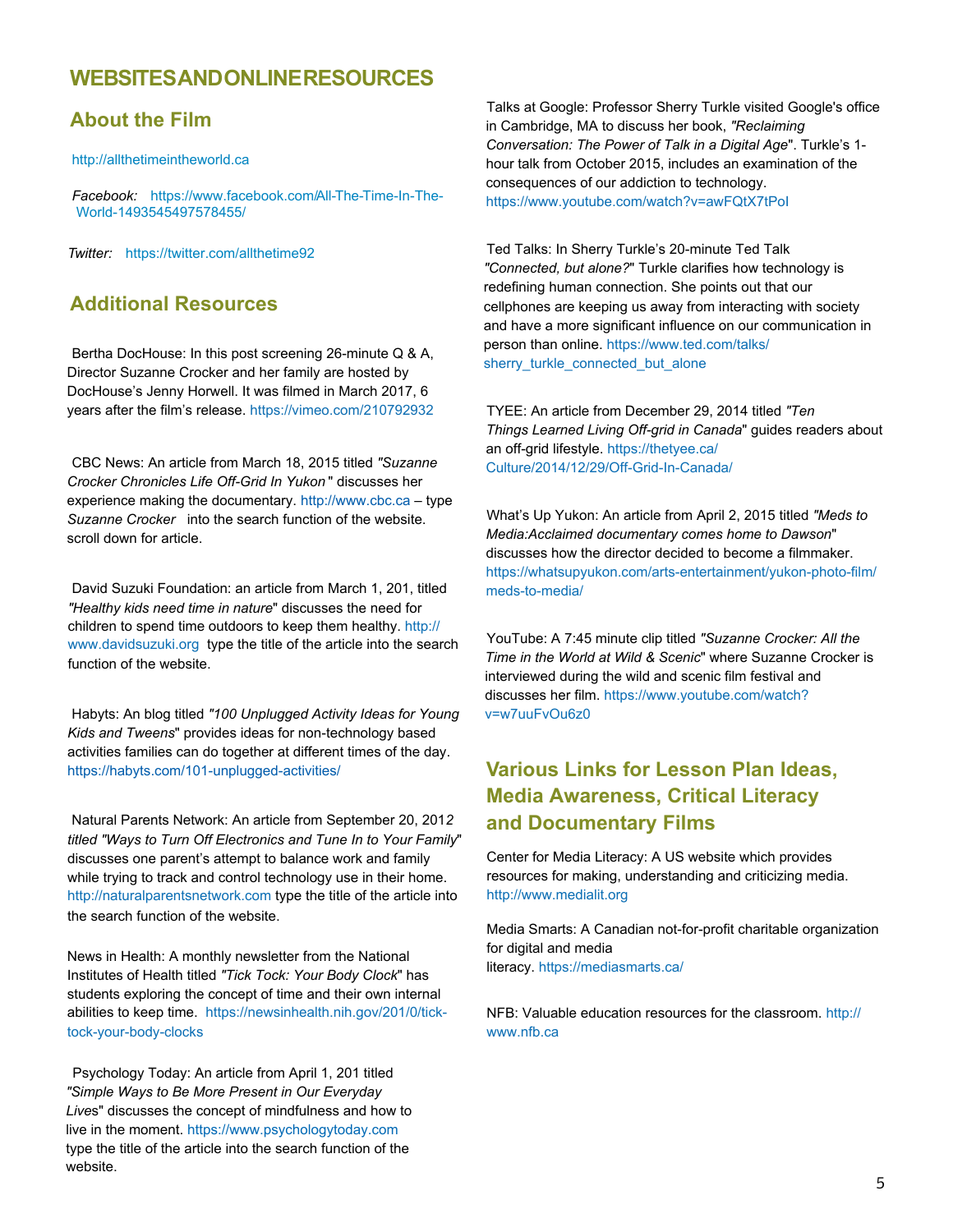#### **EXTENSION ACTIVITIES**

#### **Questions for Pre-Viewing or Post-Viewing Activities**

Would you like to live in the bush for nine months? Could you live without electricity and communications? What would you miss most?

Do you have a list of experiences you would like to accomplish in your lifetime? List your top ten.

Why did the family choose the winter to take their trip to the bush?

Life without electricity can make some everyday tasks more difficult to accomplish in the bush. Describe four examples of activities done in the bush that we complete effortlessly with our use of technology and access to stores and services in the city.

How does living in the bush help bring back the true meaning of the holidays?

Why is it important for people to reconnect with nature?

Have you ever felt the need to disconnect from the treadmill of your life and reconnect with your family? Discuss two moments in your life where you and your family enjoyed a special trip or time together. How did you feel?

What limits our ability to relax and enjoy our time with friends and family? Explain using three examples.

What do you feel are the most important things in your life? What makes something important to you? Rank your top five.

Do you make the most of the moment? How can we ensure we enjoy the moment regularly?

Could you live somewhere unfamiliar to you? Do you feel that this nine month journey could be a possibility for you and your family? Explain. What are the requirements/limitations to go on a trip like this?

How do you think the family adjusted to their life back at home?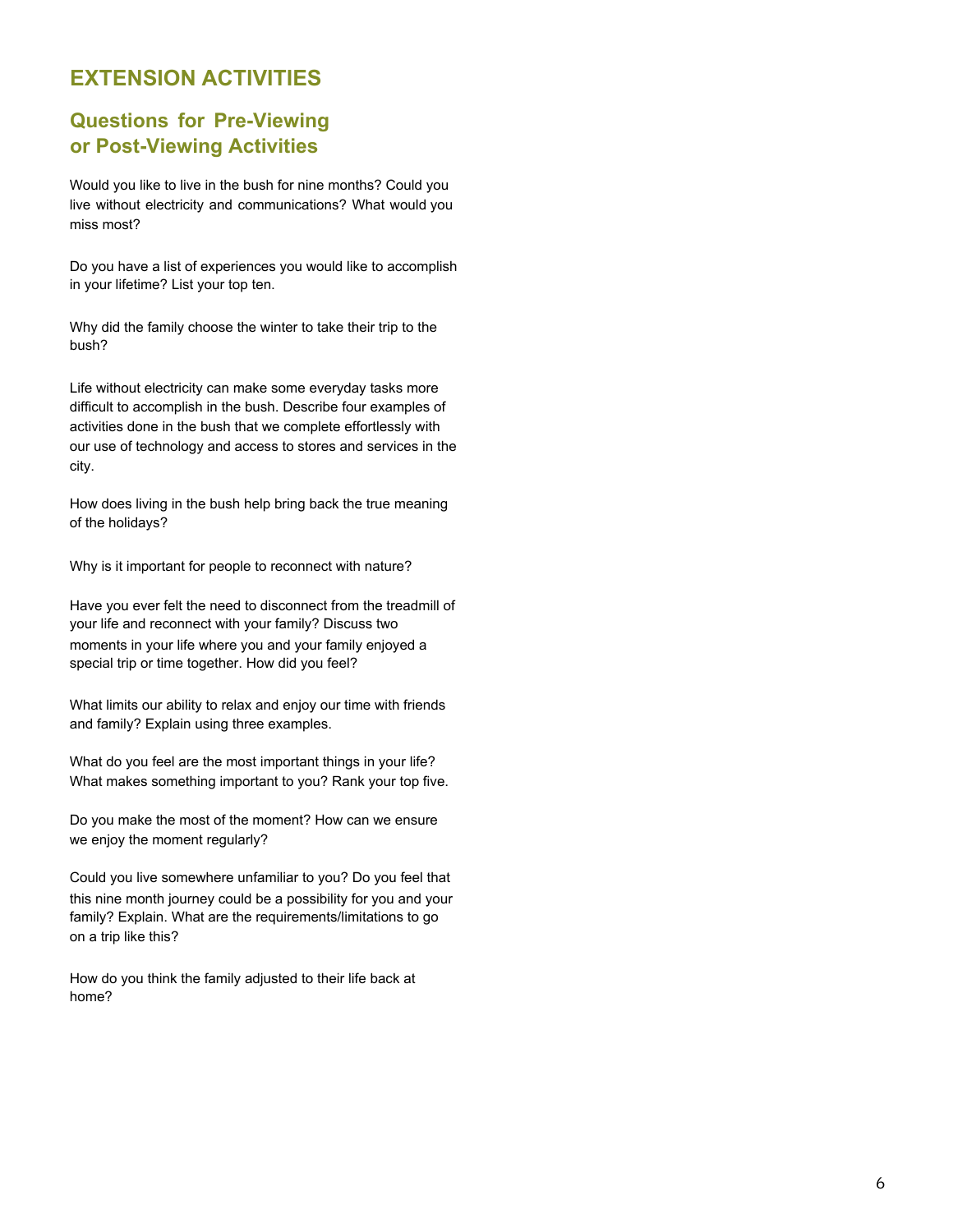## QUOTATIONS FROM THE FILM TO EXPLORE

- 1. *"I always felt there was never enough time for the things that really counted."* Suzanne Crocker, mom
- 2. *"To get the freedom of time again, we had to free ourselves from the structure of time and see what would happen."* Suzanne Crocker, mom
- 3. *"Inside is our storage place, but outside is our actual home."* Kate, daughter
- 4. *"My favourite part of being in the bush was being so close to your family."* Kate, daughter
- 5. *"When you take out that structure of time, you're actually present in the moment. And I think kids totally know that. They can sense when you're listening and when you're faking it."* Suzanne Crocker, mom
- 6. *"I like that there's a lot of time to do stuff and there isn't any distraction really."* Sam, son
- 7. *"In some ways, it was really joyful, relaxing and carefree but you continually think that the real life is the life you left behind, if it is real life. Could you live out your life just doing this? Where you go through the seasons and you get your wood and feed yourself and your family. Maybe a simple life is all that really matters."* Gerard Parsons, dad
- 8. *"In the bush, you kind of feel connected to everything around you. I guess that's because you spend more time outside."* Sam, son
- 9. *"I think kids really crave time with their parents, time as a family. And so it was really wonderful to be able to have that nine months where they had as much of that as they wanted."* Suzanne Crocker, mom
- 10. "*We know we don't have all the time in the world, but for those nine months, it sure felt like we did.*" Suzanne Crocker, mom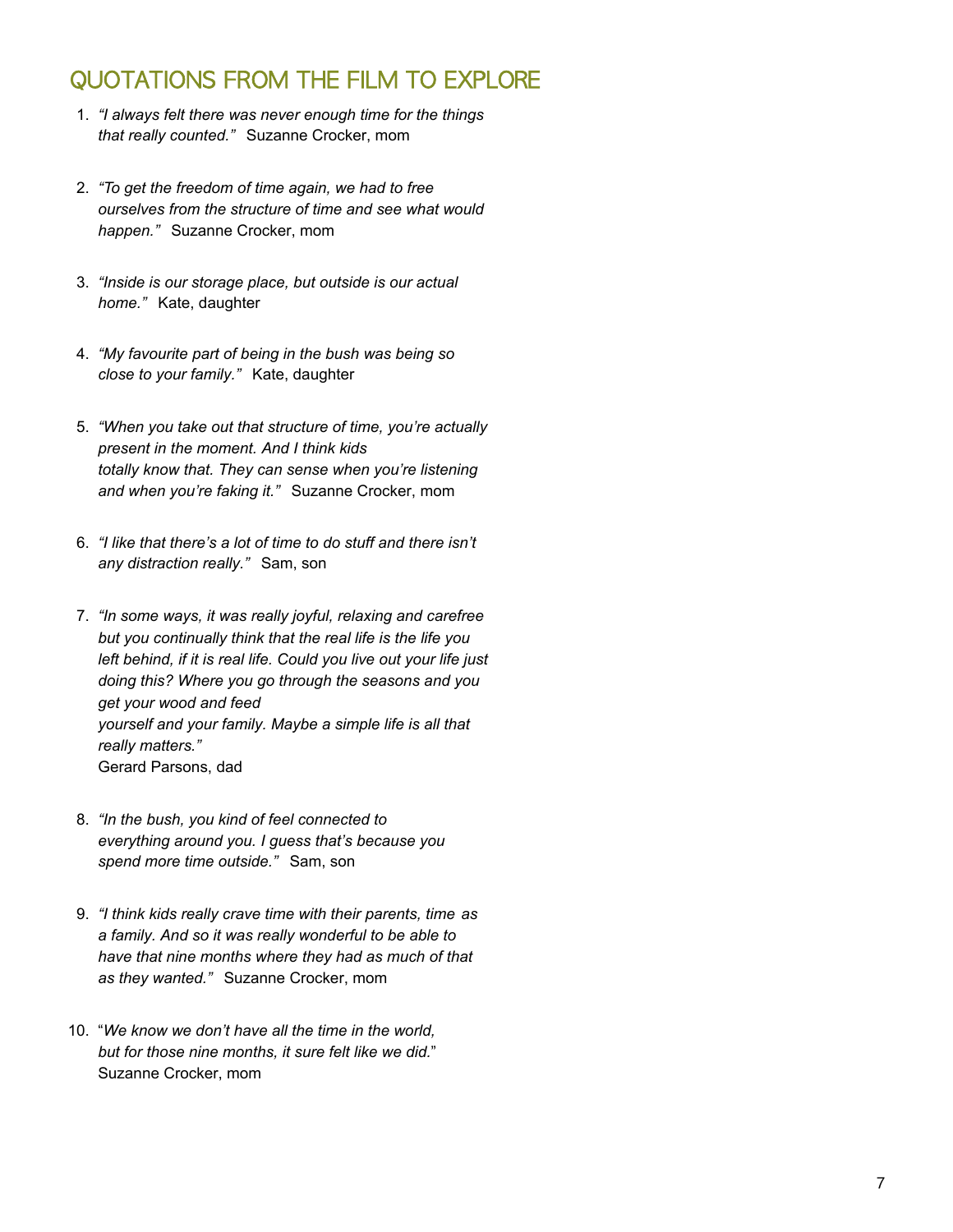### **CULMINATING ACTIVITY: JOURNAL WRITING IN CHARACTER**

You will need to write in character, choosing one person from the film - Suzanne, Gerard, Kate or Sam. You will need to write a total of six journal entries.

- The first two entries should be about your character's life before going to the bush. Discuss their life at home/ school/work. Describe their emotions about their interactions with their family and the time they spend together. Also discuss how they feel about the idea of spending 9 months in the bush.
- In the next two entries, write about their time in the bush. Pick 2 experiences from the film to use in your entries.
- The last two entries should discuss the experience upon return to their city life. One entry can be about the journey back in the boat. The second entry could be getting home, going back to work/school and life in the city. Include feelings about the differences between the different lifestyles.

Write the series of diary or journal entries, as they were written over a period of a year.

All entries need to work together as a whole. They should sound like the writings from a single person and show consistency from one entry to the next.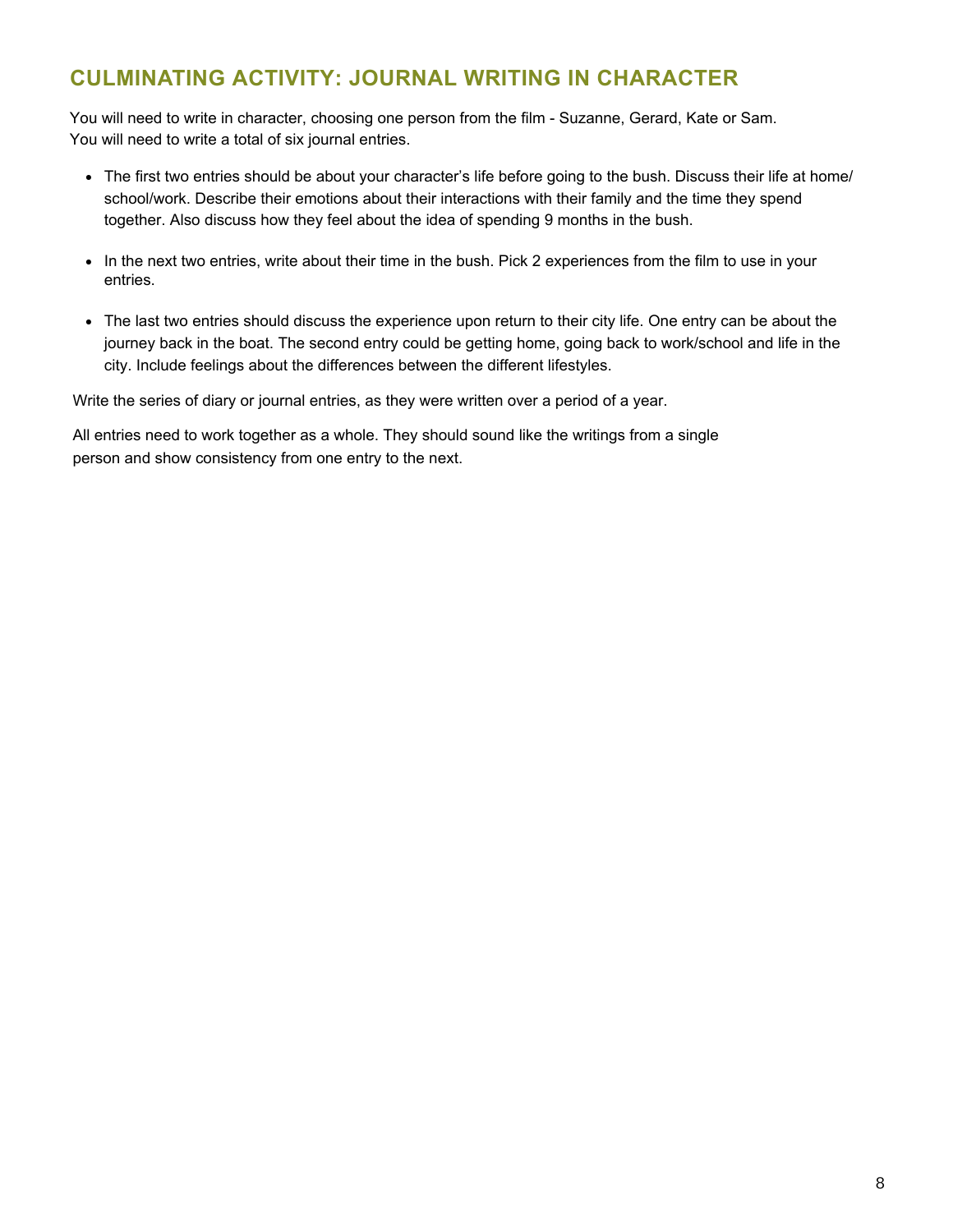## **ACTIVITY RUBRIC: JOURNAL WRITING IN CHARACTER**

#### **Knowledge and Understanding**

| <b>Concepts</b>                                                       | 2.9                                                                                             | 3.4                                                                                                                    | 3.9                                                                                                                     | 5                                                                                                                        |
|-----------------------------------------------------------------------|-------------------------------------------------------------------------------------------------|------------------------------------------------------------------------------------------------------------------------|-------------------------------------------------------------------------------------------------------------------------|--------------------------------------------------------------------------------------------------------------------------|
|                                                                       | 2.5                                                                                             | 3.0 <sub>1</sub>                                                                                                       | 3.5                                                                                                                     | 4.0                                                                                                                      |
| Understands the<br>concept, opinions<br>and ideas of the<br>character | Does not<br>communicate or<br>understand the<br>concept, opinions and<br>ideas of the character | Communicates with<br>a limited degree<br>of understanding of<br>the concept, opinions<br>and ideas of the<br>character | Communicates with<br>a moderate degree<br>of understanding of<br>the concept, opinions<br>and ideas of the<br>character | Communicates with a<br>considerable degree of<br>understanding of the<br>concept, opinions and<br>ideas of the character |

#### **Thinking and Inquiry**

| <b>Planning</b>                                                                                           | 2.9                                 | 3.4                                                   | 73.94                                              | 5                                                             |
|-----------------------------------------------------------------------------------------------------------|-------------------------------------|-------------------------------------------------------|----------------------------------------------------|---------------------------------------------------------------|
|                                                                                                           | 2.5                                 | <b>3.0</b>                                            | 3.5                                                | 4.0                                                           |
| Use of planning skills<br>(e.g., gathering<br>information, organizing<br>an inquiry, asking<br>questions) | Does not use any<br>planning skills | Uses planning<br>skills with limited<br>effectiveness | Uses planning<br>skills with some<br>effectiveness | Uses planning<br>skills with<br>considerable<br>effectiveness |

#### **Application**

| Writing                                                                                                                 | 2.5                                                                    | 3.4                                                                                                                | 3.9                                                                                                          | 5                                                                                                                       |
|-------------------------------------------------------------------------------------------------------------------------|------------------------------------------------------------------------|--------------------------------------------------------------------------------------------------------------------|--------------------------------------------------------------------------------------------------------------|-------------------------------------------------------------------------------------------------------------------------|
|                                                                                                                         | 2.9                                                                    | 3.0 <sub>1</sub>                                                                                                   | 3.5                                                                                                          | 4.0                                                                                                                     |
| Expression and<br>organization of ideas<br>and information (e.g.,<br>clear, logical<br>organization) in written<br>form | Does not<br>communicate issues<br>through the use of<br>writing skills | Communicates<br>issues through the<br><b>use</b><br>of writing skills with<br>limited clarity and<br>effectiveness | Communicates<br>issues through the<br>use<br>of writing skills with<br>moderate clarity<br>and effectiveness | Communicates<br>issues through the<br><b>use</b><br>of writing skills with<br>considerable clarity<br>and effectiveness |

#### **Communication**

| <b>Connections</b>                                                                                            | 2.5                                 | 3.4                                                                                          | 3.9                                                                                       | 5                                                                                                           |
|---------------------------------------------------------------------------------------------------------------|-------------------------------------|----------------------------------------------------------------------------------------------|-------------------------------------------------------------------------------------------|-------------------------------------------------------------------------------------------------------------|
|                                                                                                               | 2.9                                 | 3.0                                                                                          | 3.5                                                                                       | 4.0                                                                                                         |
| Making connections<br>within and between<br>various contexts (e.g.,<br>past, present and future;<br>personal) | Connections<br>were not<br>apparent | Makes connections<br>within and between<br>various contexts<br>with limited<br>effectiveness | Makes connections<br>within and between<br>various contexts<br>with some<br>effectiveness | <b>Makes</b><br>connections within<br>and between<br>various contexts<br>with considerable<br>effectiveness |

Comments: Total: \_\_\_\_\_\_\_\_\_\_\_\_\_\_/20

/5

/5

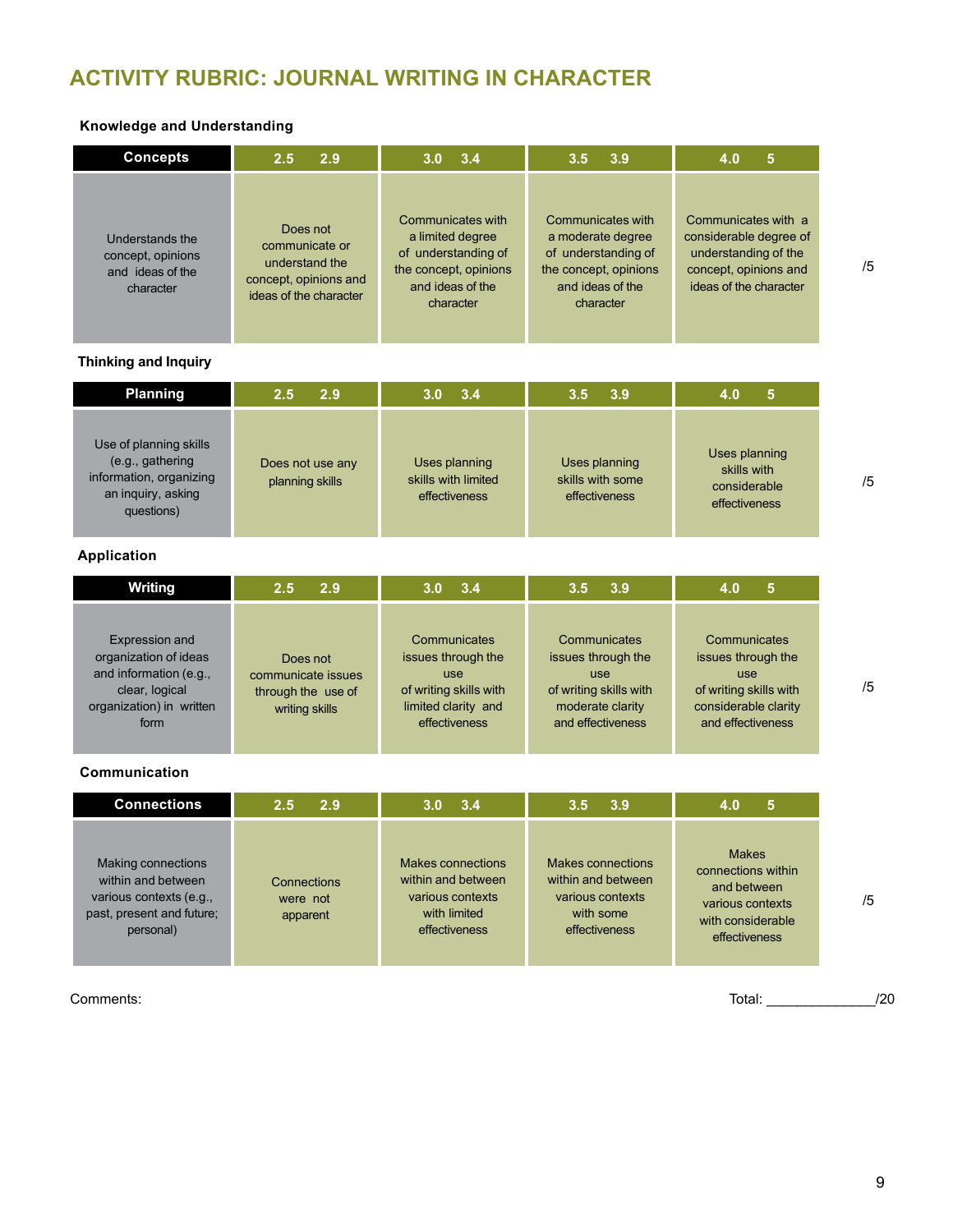## **EXAMPLES OF CURRICULUM EXPECTATIONS**

| <b>COURSE</b>                         | <b>OVERALL EXPECTATIONS</b>                                                                                                                                                                                                                                                                                                                                                                                                                                                                                                                                                                                                                                                                                                                                                                                                                                                                                                                                       |
|---------------------------------------|-------------------------------------------------------------------------------------------------------------------------------------------------------------------------------------------------------------------------------------------------------------------------------------------------------------------------------------------------------------------------------------------------------------------------------------------------------------------------------------------------------------------------------------------------------------------------------------------------------------------------------------------------------------------------------------------------------------------------------------------------------------------------------------------------------------------------------------------------------------------------------------------------------------------------------------------------------------------|
| Grade 7 & 8 Languages                 | • demonstrate an understanding of a variety of media texts.<br>• identify some media forms and explain how the conventions and techniques associated with them are used<br>to create meaning.<br>• create a variety of media texts for different purposes and audiences, using appropriate forms, conventions<br>and techniques.                                                                                                                                                                                                                                                                                                                                                                                                                                                                                                                                                                                                                                  |
| Grade 7 Science                       | • investigate interactions within the environment, and identify factors that affect the balance between<br>different components of an ecosystem.<br>• demonstrate an understanding of interactions between and among biotic and abiotic elements in<br>the environment.                                                                                                                                                                                                                                                                                                                                                                                                                                                                                                                                                                                                                                                                                           |
| Grade 9-12 English                    | • generate, gather and organize ideas and information to write for an intended purpose and audience.<br>• identify some media forms and explain how the conventions and techniques associated with them are used<br>to create meaning.<br>• demonstrate an understanding of a variety of media texts.                                                                                                                                                                                                                                                                                                                                                                                                                                                                                                                                                                                                                                                             |
| Grade 9 & 10<br><b>Family Studies</b> | • describe important changes that are associated with adolescent development, and explain their influence<br>on the behaviour and needs of young people.<br>• demonstrate an understanding of various types of relationships and of skills and strategies for developing<br>and maintaining healthy relationships<br>• describe lifestyles in diverse families and the impact of a range of factors, including social and cultural<br>factors, on these lifestyles.<br>• demonstrate an understanding of practical skills and knowledge needed to safely and effectively perform<br>day-to-day tasks that help meet their needs and those of the family.<br>• demonstrate an understanding of their responsibilities related to their personal well-being and that of their<br>family, and of how they can maintain their health and well-being.<br>• describe the functions and responsibilities of families and the diverse ways in which families fulfil them. |
| Grade 9 Geography                     | • analyze characteristics of various physical processes, phenomena and events affecting Canada and<br>their interrelationship with global physical systems.<br>• analyze issues relating to the sustainability of human systems in Canada.                                                                                                                                                                                                                                                                                                                                                                                                                                                                                                                                                                                                                                                                                                                        |
| Grade 9 Science                       | • demonstrate an understanding of the dynamic nature of ecosystems, particularly in terms of ecological<br>balance and the impact of human activity on the sustainability of terrestrial and aquatic ecosystems.                                                                                                                                                                                                                                                                                                                                                                                                                                                                                                                                                                                                                                                                                                                                                  |
| Grade 11 Family Studies               | • demonstrate an understanding of the range of relationships people experience over a lifetime and of<br>the differences between healthy and unhealthy relationships.<br>• demonstrate an understanding of various dynamics and challenges that can affect relationships.<br>• demonstrate an understanding of skills and strategies that help people to develop and sustain<br>healthy relationships.<br>• demonstrate an understanding of how developmentally appropriate environments and experiences promote<br>healthy development in children.<br>• demonstrate an understanding of a variety of child-rearing practices and their effects on children.                                                                                                                                                                                                                                                                                                     |
| Grade 11 Geography                    | • assess quality of life in the selected region, including factors that contribute to quality of life and policies/<br>programs that aim to improve it.<br>• analyze the role of physical processes and human practices in maintaining a sustainable natural environment. •<br>analyze the impacts of human activities on the earth's physical processes and the natural environment.                                                                                                                                                                                                                                                                                                                                                                                                                                                                                                                                                                             |